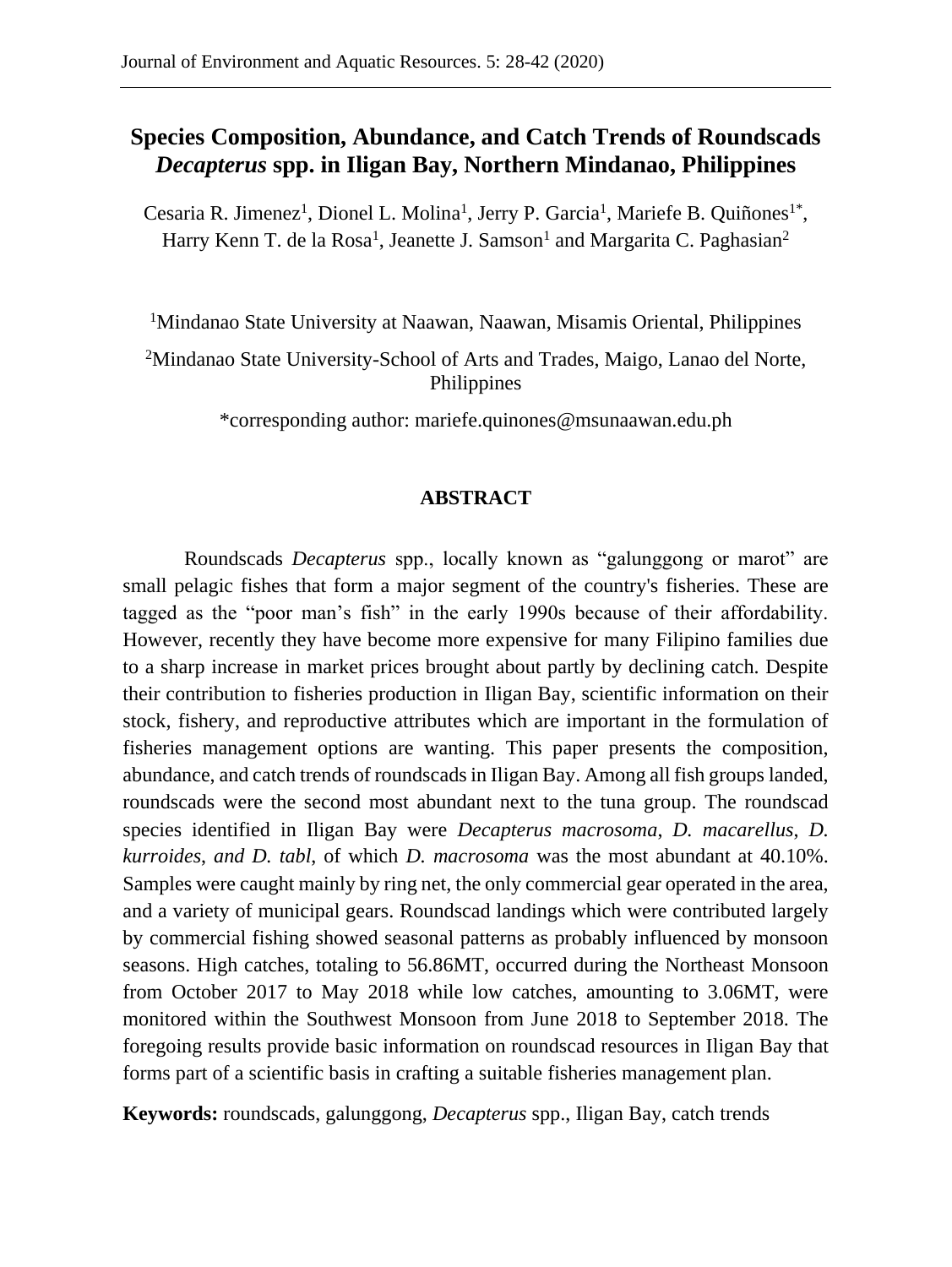#### **INTRODUCTION**

The roundscads, *Decapterus* spp. of family Carangidae, locally known as "galunggong, have formed one of the most important fisheries in the Philippines for decades (Shomura et al., 1970; Ronquillo, 1973). These species have become a source of cheap animal protein (Ronquillo, 1973) for many Filipino families and have been tagged as the "poor man's fish" because of their affordability (Garcia et al., 2010). They are commonly found in considerable quantities in local markets and are usually caught in large volumes with a 5% contribution to marine fisheries production a year from 2015 to 2017 (PSA, 2018). But in recent years, the productivity of some of the major fishing areas in the country has declined. In 2016, the decrease in the volume of catch posted a negative growth of 0.05% and continued to decline at 0.04% in 2017 (NFRDI, 2017).

Data cited from the Philippine Statistics Authority (PSA, 2018) disclosed that the combined roundscad production from commercial and municipal fisheries in 2017 totaling 183,077.67MT, showed a substantial decrease from 211,776.5MT in 2016 and from 225,101.69MT in 2015. Such has posted the biggest rate of decline by 13.5% from 2016 to 2017 which prompted the government to import around 17,000 MT of roundscads in September 2018 (Mogato, 2018). Furthermore, a sharp increase on their market prices makes the fish less affordable to some consumers and has impacted not only the food demand of the country but also the livelihood and source of income of the small-scale fishermen, commercial fishing operators and stakeholders across the fisheries sector (Ani, 2016).

Most major fishing grounds for pelagic fisheries are usually found in coastal and shallow seas throughout the Philippine archipelago (Ronquillo, 1973). The Bohol Sea is one of the traditional fishing grounds of roundscads in the country for both commercial and municipal fishing. Iligan Bay in Mindanao is the biggest bay that connects to the Bohol Sea. Commercial and municipal catch landings in this area are dominated by tunas, roundscads, big-eyed scads, and sardines (NFRDI, 2017), indicating their important contribution to the Bay's fisheries production. Despite their economic importance, no studies focused on roundscads have been carried out in Iligan Bay. To contribute to the current pool of information on roundscads in Northern Mindanao which is essential in determining management options to improve their production in the future, an assessment on their stock, fishery, and reproductive characteristics in Iligan Bay was conducted from October 2017 to September 2018. This paper presents the composition, abundance, and catch trends of roundscads in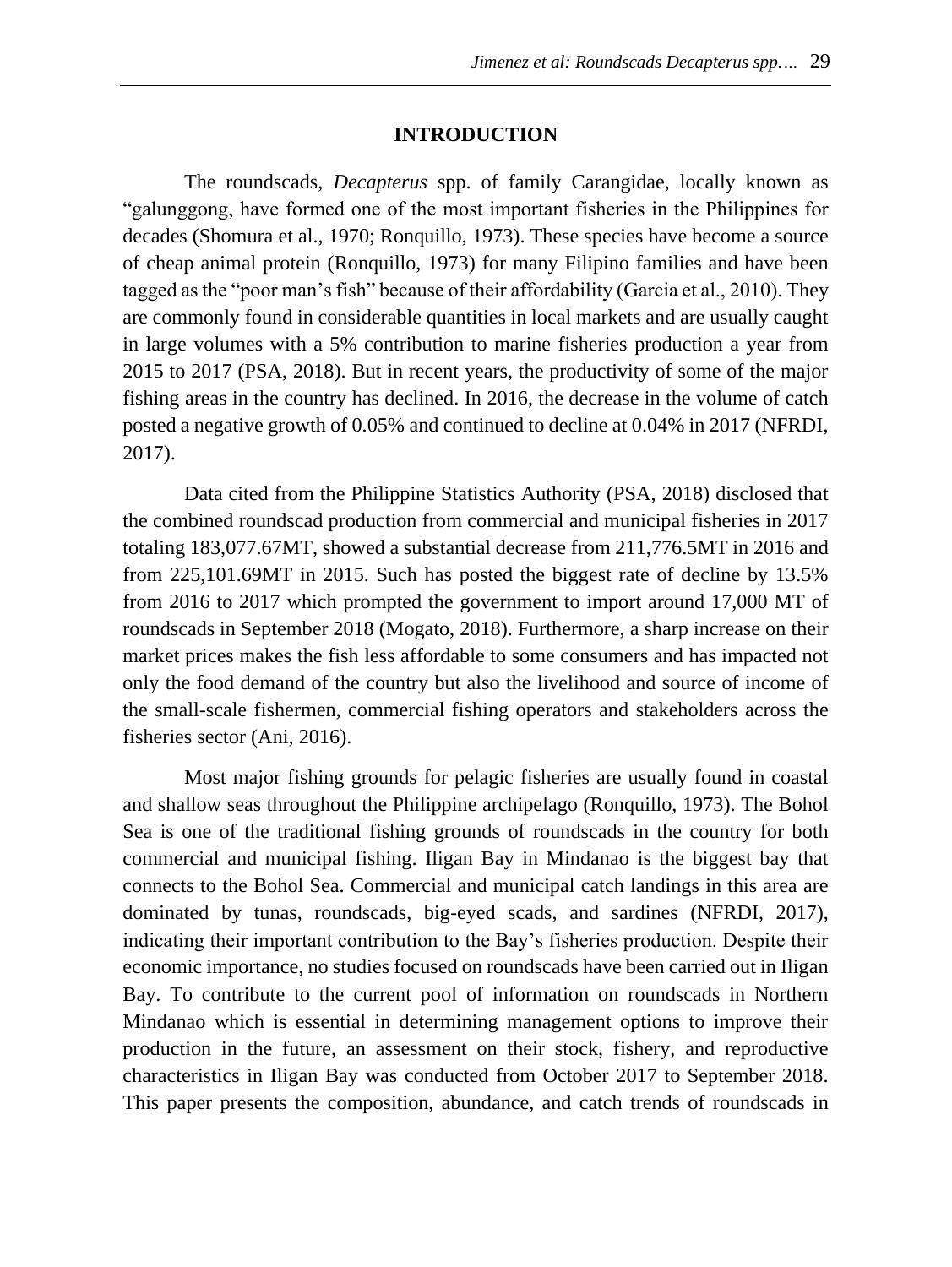Iligan Bay. The generated information is an important input in a site-specific ecosystem-based fisheries management plan for roundscads in Iligan Bay.

#### **MATERIALS AND METHODS**

#### **Description of the study site**

Iligan Bay, with an area of  $1,811.16km^2$ , is the largest bay in the western part of Northern Mindanao that connects to the Bohol Sea (PSA, 2018). It is bounded by the three provinces of Misamis Oriental, Lanao del Norte, and Misamis Occidental (Fig. 1).

#### **Species identification and Verification**

The preliminary identification of roundscad species made use of their morphometric and meristic characteristics as described in FishBase (2000). To confirm the identification, tissue samples for each identified species were sent to DNA Sequencing and Bioinformatics Facility, Philippine Genome Center for DNA analysis. The neighbor-joining method was used to generate the phylogenetic tree.

#### **Landed Catch Monitoring**

Dockside surveys of landed catches were conducted from October 2017 to September 2018 in 11 sampling stations around the Bay (Fig. 1). Landed catches were recorded by field enumerators every other day for 20 days in a month using the standard fish landing survey form (de Guzman et al., 2015). The data gathered included the type of boat, gear type and specification, number of hours per fishing trip, number of fishers per boat, number of hauls per fishing operation (ring net), number of hooks per fishing operation (hook and line), fishing ground, total catch per fishing operation, the total weight of catch in kilograms per species and selling price per kilogram.

#### **Data Analysis**

### **Landed Catch Estimates**

Estimates of total landed catch were extracted from the catch data recorded from dockside/landing surveys based on the methods by Sparre (2000).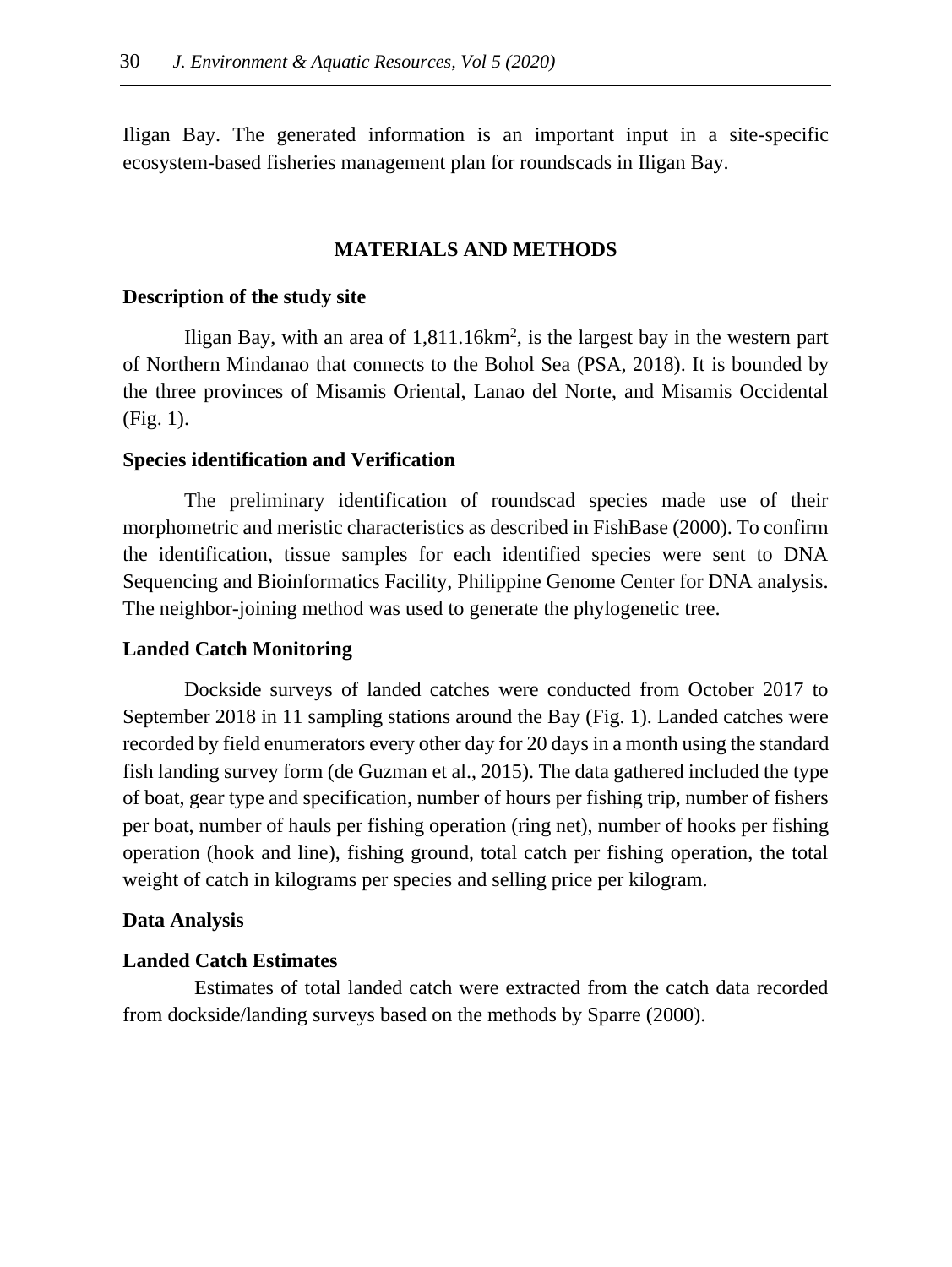

**Figure 1.** Map of Iligan Bay showing the various monitoring stations  $(\star)$ .

Total production estimates of roundscads were calculated following the formula using Raising Factor (*RF*):

 $RF = N(T)/n(t)$ ; where

*N* is the total number of units per gear type that catch roundscads

*T* is the total number of fishing days per month for that particular gear type

*n* is the actual number of units monitored per gear type

*t* is the actual number of days monitored per month

Monthly production estimate per gear type  $= RF \times$  total monthly recorded catch for each gear type

The total production estimate of roundscads is the sum of monthly production estimates of all gear types.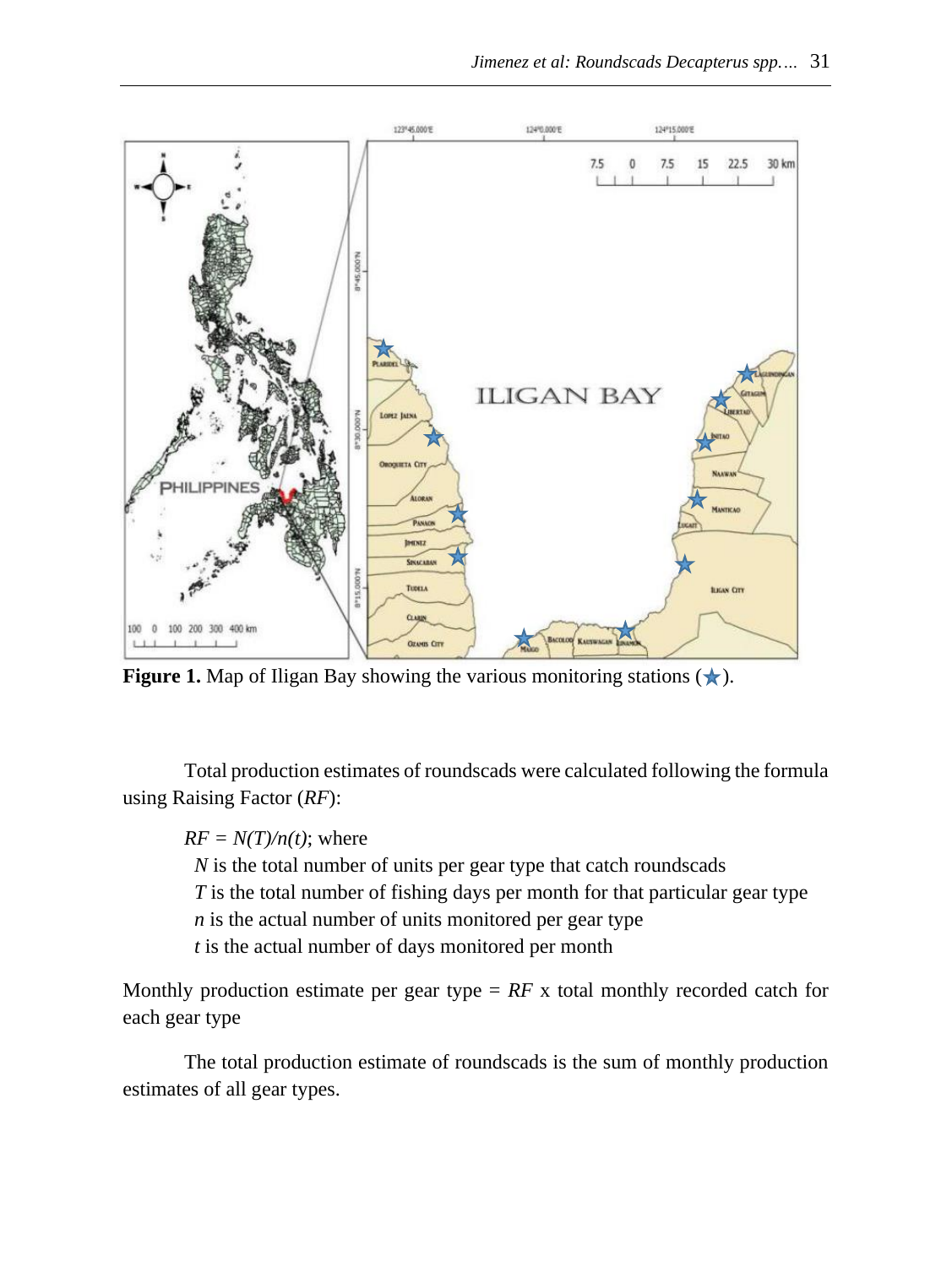# **RESULTS AND DISCUSSION**

Iligan Bay, considered as the biggest bay in the western part of Northern Mindanao connecting to the Bohol Sea, is recognized as one of the traditional fishing grounds of roundscads in the Philippines (Pastoral et al., 2000; NFRDI, 2017). Thus, the information generated in the present study is very timely and relevant en route for the sustainable management of commercially important fish resources in the Bay such as roundscads.

# **Species Composition**

Four species of roundscads were recorded out of the 165 fishery resources caught in Iligan Bay from October 2017 to September 2018 as shown in Fig. 2. These species are also among the six roundscad species documented in Philippine waters (Herre, 1953; Lavapie-Gonzales et al., 1997; Narido et al., 2016). Taxonomic identification of the species was based on their external anatomy and verified through DNA analysis of tissue samples.



**Figure 2.** Roundscad species recorded in Iligan Bay from October 2017 to September 2018.

A detailed description of the external anatomy of each species is provided in FishBase (2000). However, their external features in actual field observations are rather challenging as all species appeared to be very similar especially the two *Decapterus*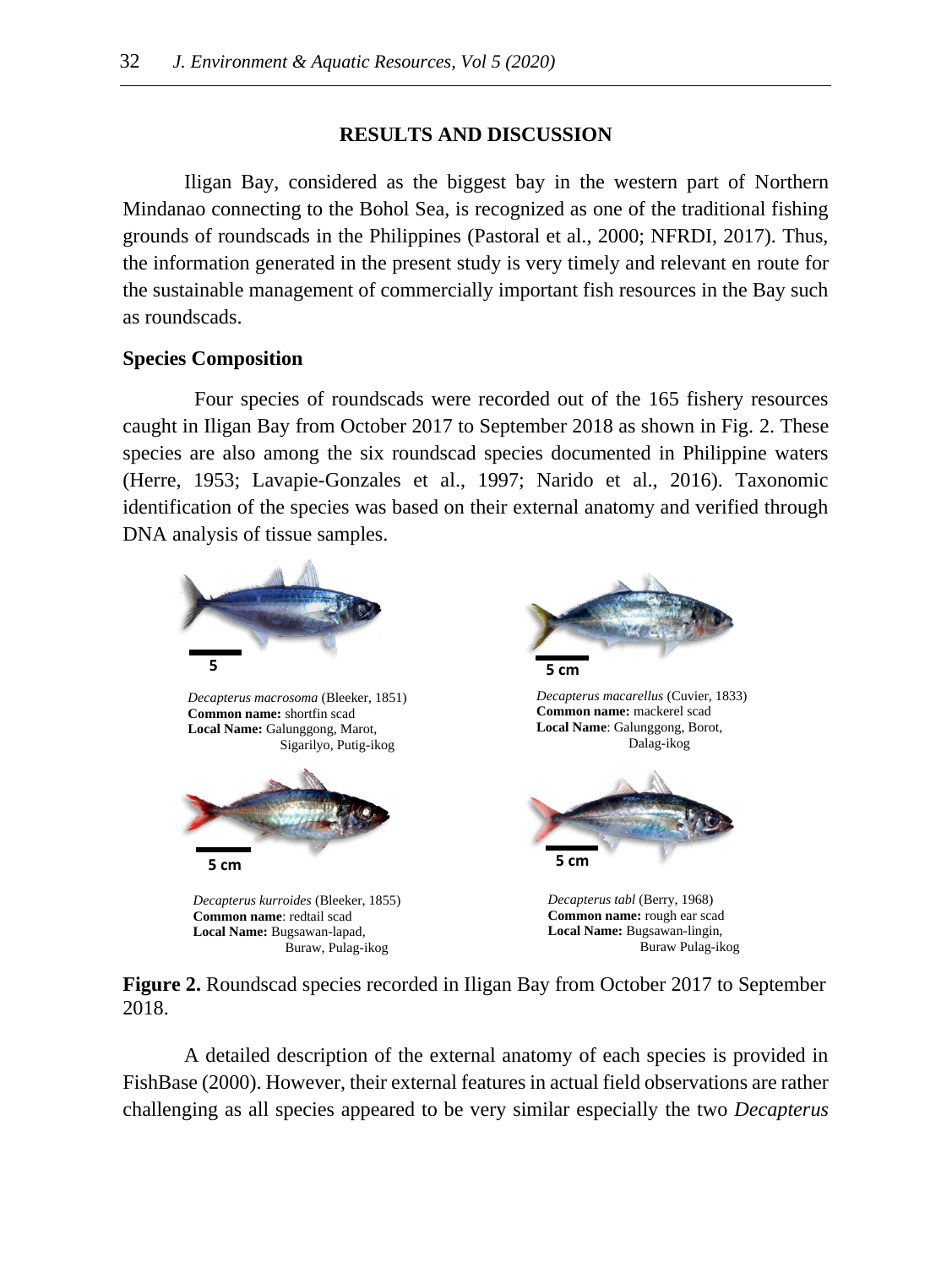species; *D. kurroides* and *D. tabl* and only someone with a keen eye can distinguish them one from the other. For example, the redtail scad *D. kurroides* is much broader while the rough ear scad *D. tabl* is more rounded. Both species also have red-colored caudal fins except that it is much brighter in *D. kurroides*. On the other hand, *D. macarellus* and *D. macrosoma* have a yellow-green and a whitish caudal fin, respectively, the latter being the most slender among the four species.

The DNA analysis using the *cyt b* gene marker verified the identification of the three species except for *D. tabl* which could not be supported by the phylogenetic analysis performed (Fig. 3). It can be observed that *D. kurroides* and *D. tabl* share the same node and lineage indicating their nearness or close relatedness and is proof why they also share many common external anatomical features than any other *Decapterus* species. However, the tissue sample from *D. tabl* sent for DNA analysis labeled as RT1 deviated from that of *D. kurroides* and *D. tabl* suggesting an inconclusive identification of the former species using the *cyt b* marker. As a consequence, the taxonomic identification of *D. tabl* in the present study was solely based on the existing name of the fish found and described in FishBase (2000). The relationship between *D. muruadsi* and *D. macarellus* is not resolved in this tree. Further studies on the molecular characterization of the *Decapterus* species is recommended.

#### **Landed Catches**

During the study period, the landed catches for all 165 fishery resources monitored from Iligan Bay obtained a total of 288.53MT. Of these, 20.77% or 59.92MT was recorded for all four roundscad species, next to the tuna family with 29.91% (Fig. 4). This 59.92MT of roundscads is 93.97% of the 63.77MT composite roundscad landings recorded in the entire survey while the remaining 6.03% represented the catches from the neighboring waters of Siquijor, Dipolog, and Camiguin (Fig. 5).

Decapterus macrosoma and *D. kurroides* were more frequently sampled in the Misamis Occidental side of the Bay while *D. macarellus*, D*. kurroides*, and *D. tabl* were commonly collected across the Misamis Oriental-Lanao del Norte side. Based on the recorded landed catches for all species of roundscads totaling to 59.92MT, *D. macrosoma* was the most abundant at 40.10% (24.03MT) and D. tabl was the least abundant at 0.46% with 0.28MT (Fig. 6). Decapterus macrosoma also appears to be consistently abundant in many fishing grounds in the country particularly in Palawan (Ronquillo, 1973); Tawi-Tawi (Aripin and Showers, 2000); offshore waters in Candon, Ilocos Sur, Dasol, Pangasinan, Subic Bay, Zambales and Paluan, Mindoro (Pastoral et al., 2000); and in Hinatuan passage, Northeastern Mindanao (Baclayo et al., 2016).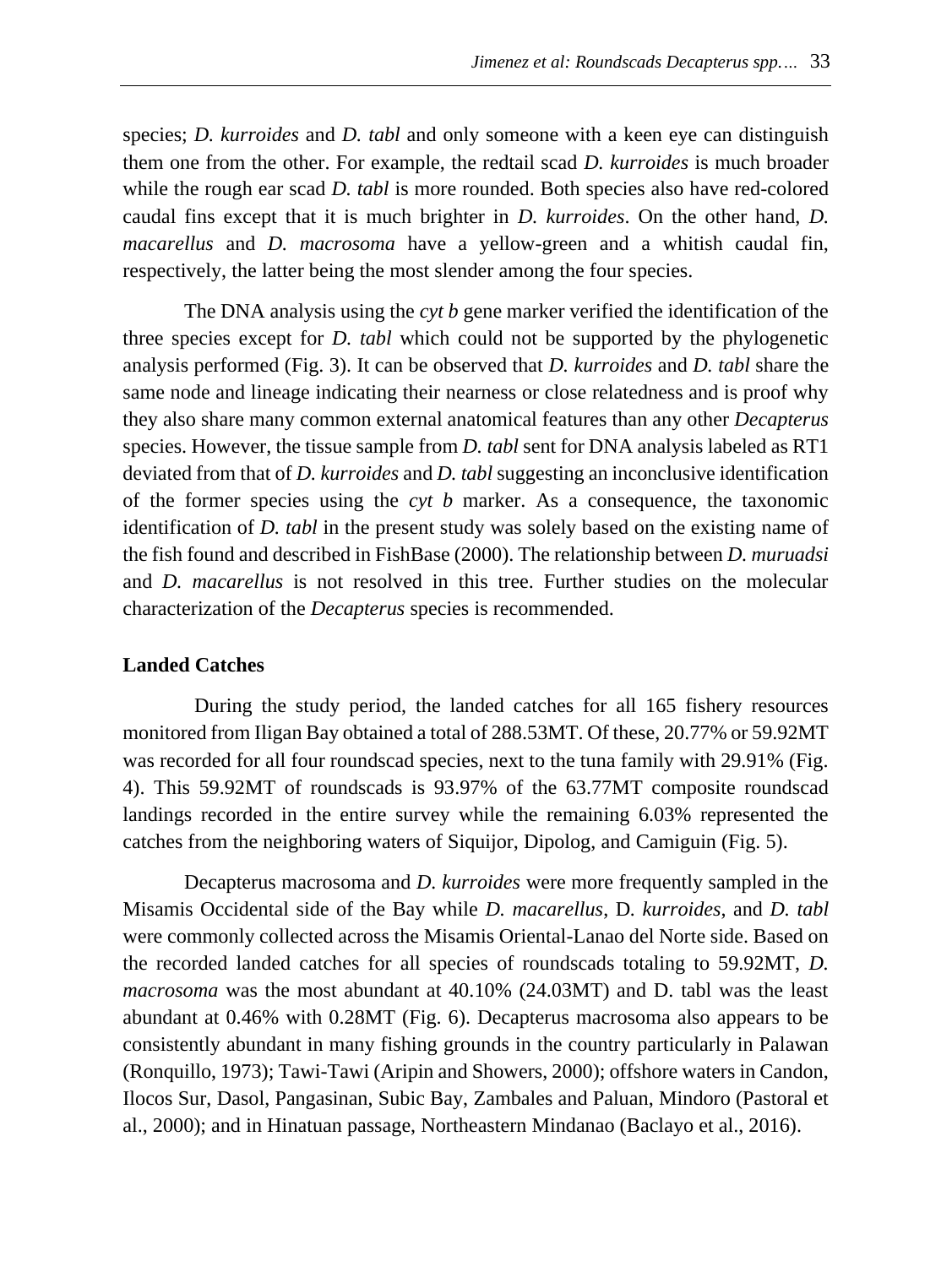

**Figure 3.** Overall phylogenetic tree showing agglomerative hierarchical clustering of the six *Decapterus* species using the *cyt b* marker. The vertical scale represents the branch length.

Similarly, the Philippine Statistics Authority also reported this species as the most abundant and even ranked 4th among the top 20 species observed in marine artisanal landings in Regions IX-XIII and ARMM from 1981-2006 (Parducho and Palomares, 2014). Other studies also documented the abundance *of D. macrosoma* in the South Sulawesi Sea, Indonesia (Dahlan et al., 2014) and along Karnataka coast, India (Reuben et al., 1992; Rohit and Shanbhogue, 2005).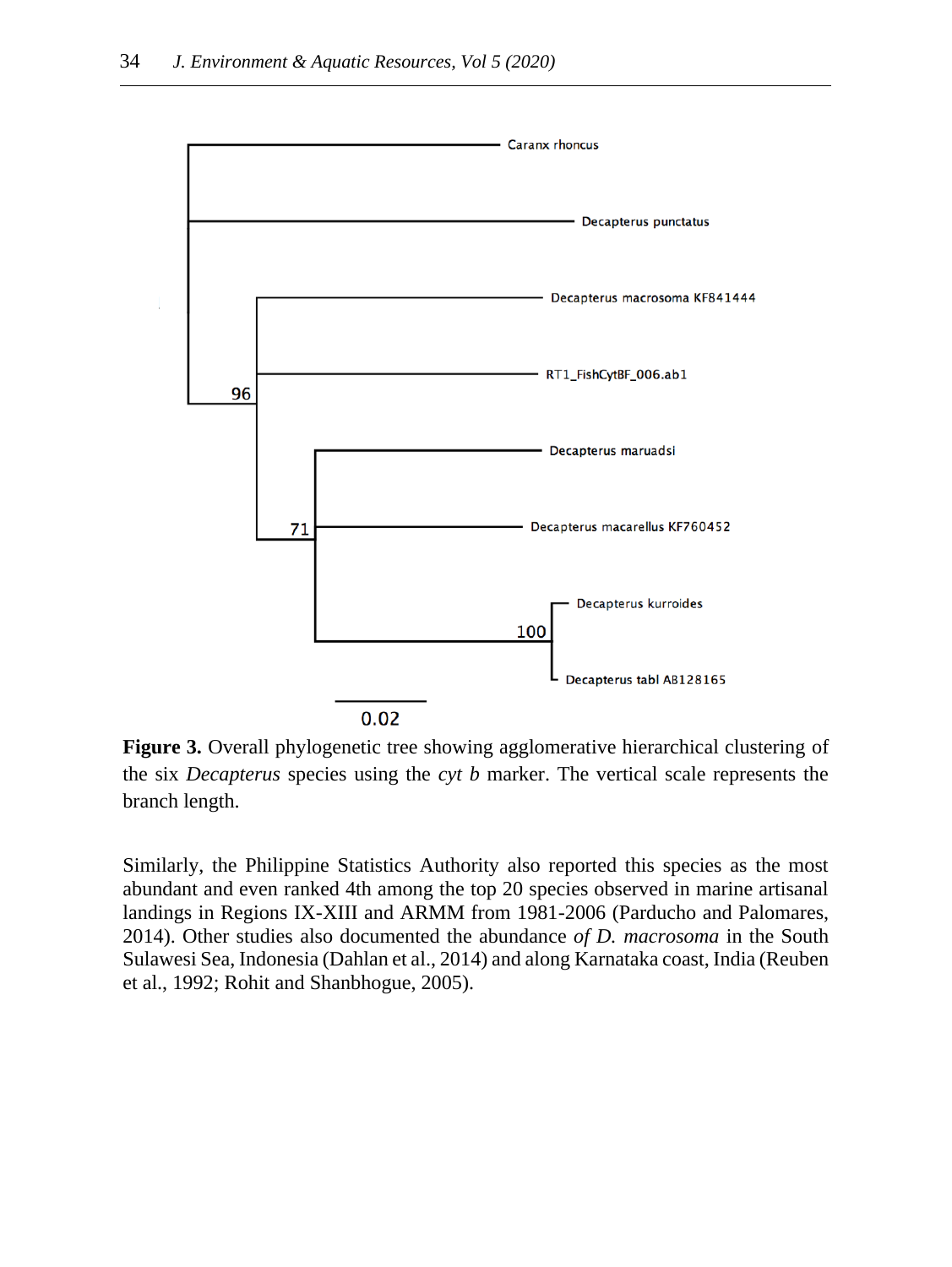

**Figure 4.** Major fish resources in Iligan Bay from October 2017 to September 2018 landings.



**Figure 5.** Sources of roundscad landings recorded in Iligan Bay from October 2017 to September 2018.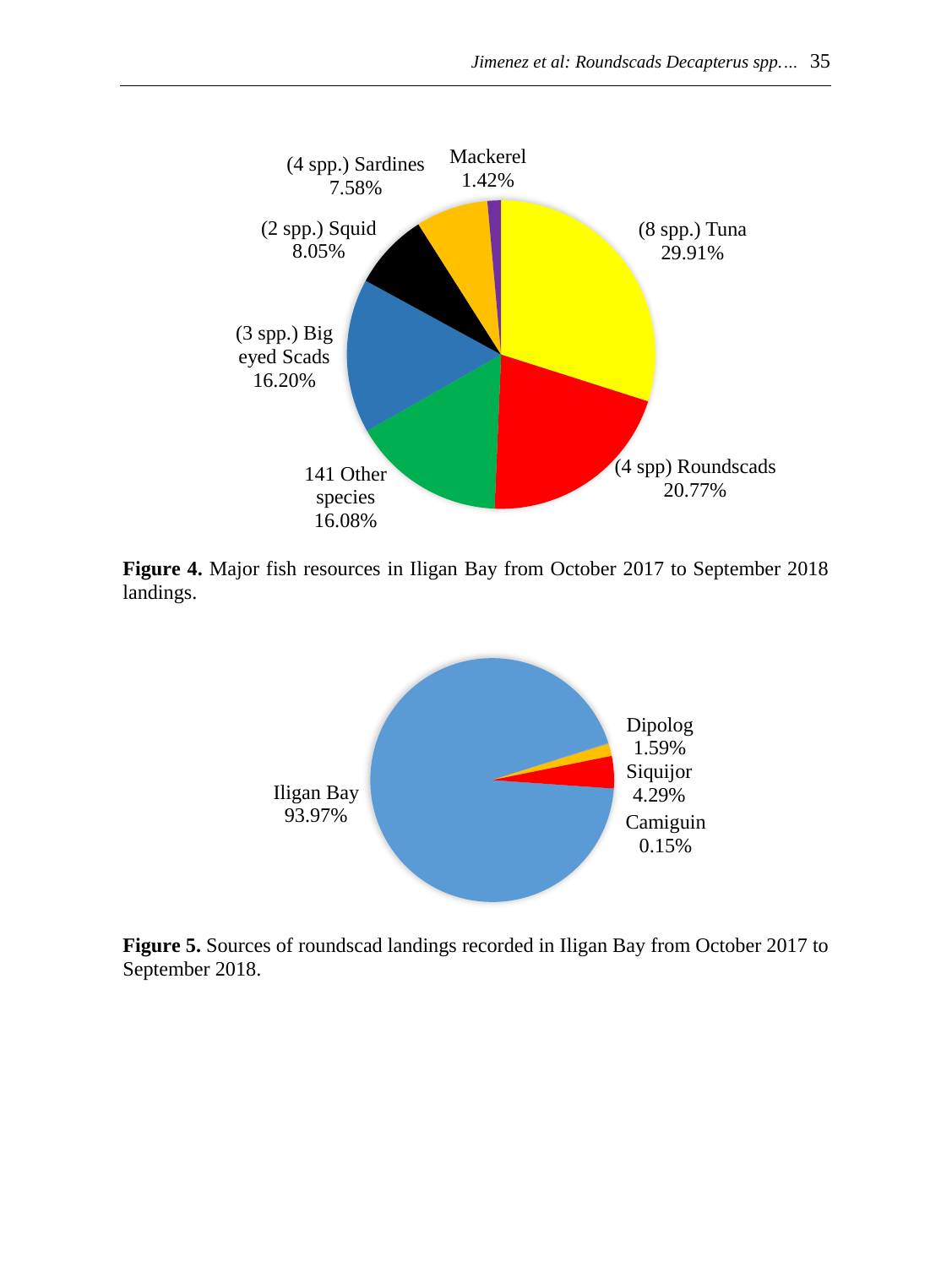

**Figure 6.** The abundance of roundscad species in Iligan Bay.

While *D. macrosoma* was observed to be abundant in landings during the sampling period, previous studies, however, recorded the abundance of *D. macarellus* and another species *D. russelli* in commercial and municipal landings in Iligan Bay in 2014 (NFRDI, 2017). The latter species has also been reported to occur in the neighboring bays of Gingoog (MSUN-FSDTI, 2000) and Butuan (MSUN-FSDTI, 2004). Conversely, the present study did not observe *D. russelli* from the landings in Iligan Bay.

These landings were contributed collectively by ring net (*kubkob*, *kubkuban*, *lantsa*), the only commercial fishing gear operated in the Bay and eight municipal fishing gears namely the drift gillnet (*palutaw*), bottom set gillnet (*palugdang*), simple handline (*pasol*), troll long line (*subid*), multiple handline (*bundak*, *lampurnas*, *lapris*), and bottom set longline (*palangri*). Of these gears, the ring net provided the large bulk of the landings at 50.75MT as compared to landed catches from the municipal fishing gears which accounted for only about 9.18MT. Among the municipal fishing gears, 3.14MT was attributed to the multiple handline "*bundak*" catches and a much smaller volume of composite landed catches for the other remaining seven gear types. The large catch volume generated by the ring net suggests its efficiency in catching fish as compared to the traditional municipal fishing gears.

Figure 7 shows the monthly roundscad landings fluctuations throughout the study period. High catches were recorded from October 2017 to May 2018 with the highest volume observed in May when all species, except for *D. tabl*, registered their highest catches. Meanwhile, low volumes of catch were monitored in June 2018 to September 2018. As shown in Fig. 7, roundscads are caught throughout the survey but, data on catch landings suggest seasonal patterns as probably influenced by monsoon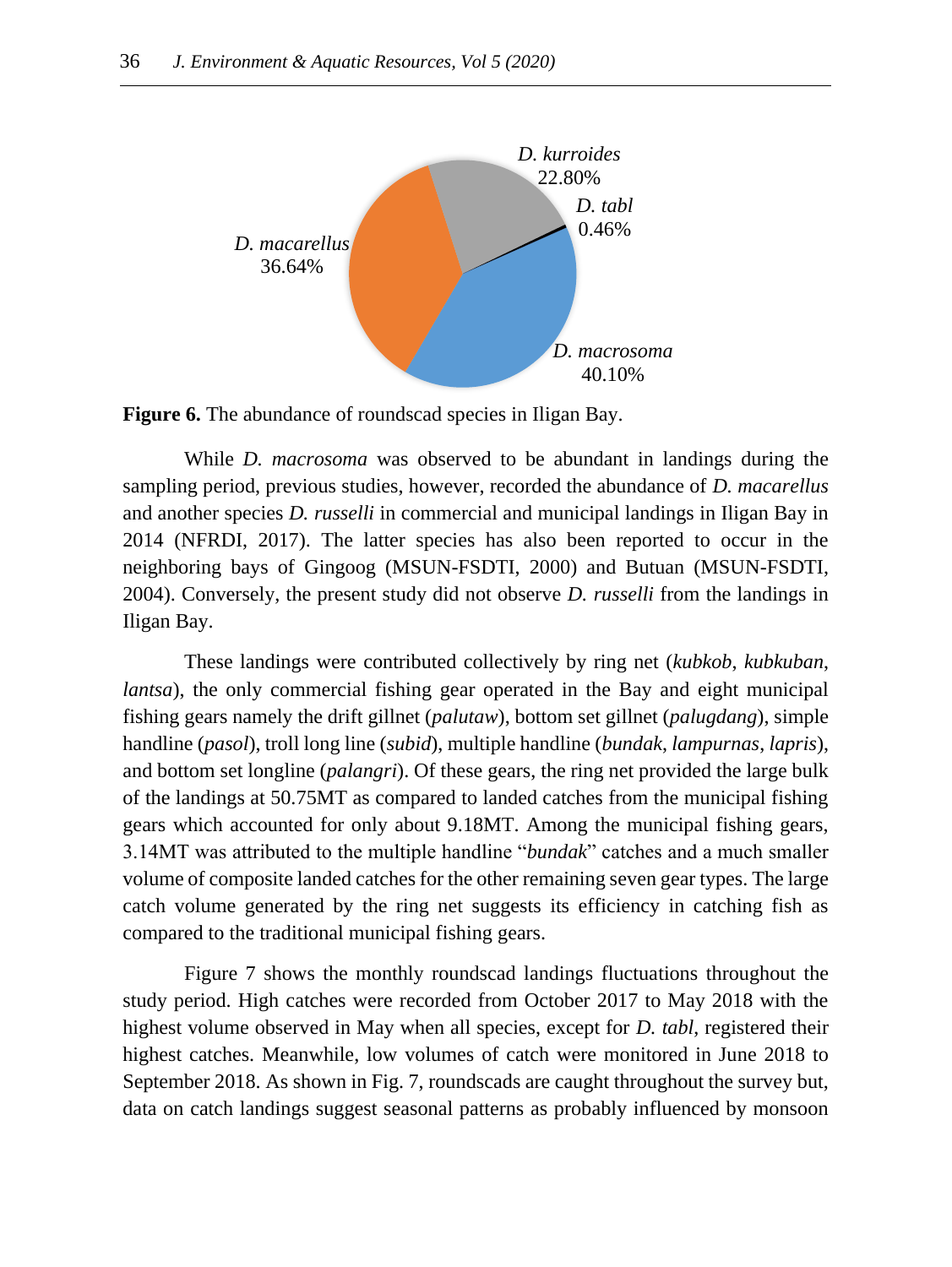seasons. The Philippines and other countries in the Southeast Asia region are affected by two monsoon systems, the Southwest Monsoon, SWM, and the Northeast Monsoon, NEM (Loo et al., 2015; Matsumoto et al., 2020;). The onset of monsoon seasons can be defined in several ways and this paper subscribes that SWM covers the months of June to September (Cayanan et al., 2011; Cruz et al., 2013). The SWM, locally known as "habagat", brings sporadic moderate to torrential rains in a particular time and place (https://weatherph.org) in the country. In Iligan Bay, strong winds, big waves, and frequent rainfall are prevalent during SWM which according to local fishermen put limitations on their fishing operations resulting in lower catches. The transition period from the SWM ("habagat") to NEM ("amihan"), though may vary from year to year, usually occurs in October through early November (Cruz et al., 2013; https://weatherph.org). During November through April, the dry winds bring an overall relatively good weather with scanty rainfall (Matsumoto et al., 2020; https://weatherph.org). Around the Bay at this period, good weather with lesser rainfall is widespread, thus providing fishermen better fishing opportunities resulting in higher catches.

Accordingly, the peak season in fishing varies in different fishing areas in the Philippines (Masthawee, 1986). For instance, in Palawan waters, it occurs during the SWM and in the Visayan waters during NEM. Similarly, in Iligan Bay, the peak season also occurs during NEM ("amihan") which can be correlated to the relatively good weather prevailing over the area during this period.

#### **Roundscad Production Estimates**

From the recorded landed catch, the study estimated the total roundscad production of Iligan Bay from October 2017 to September 2018 at 934.10MT, which is much lower than the reported production estimates for the same Bay at 37,003.47MT as well as for the adjacent Macajalar Bay at 25,176.72MT, from 2004-2007 (Santos, 2011). Of the 934.10MT, roughly 79.85% or around 745.88MT was contributed by commercial fishing while only 20.15% or 188.22MT by municipal fishing. In parallel with the landed catch trends, roundscad production from commercial fishing was also quite high from October 2017 to May 2018 with minor peaks in October and February and a major peak in May.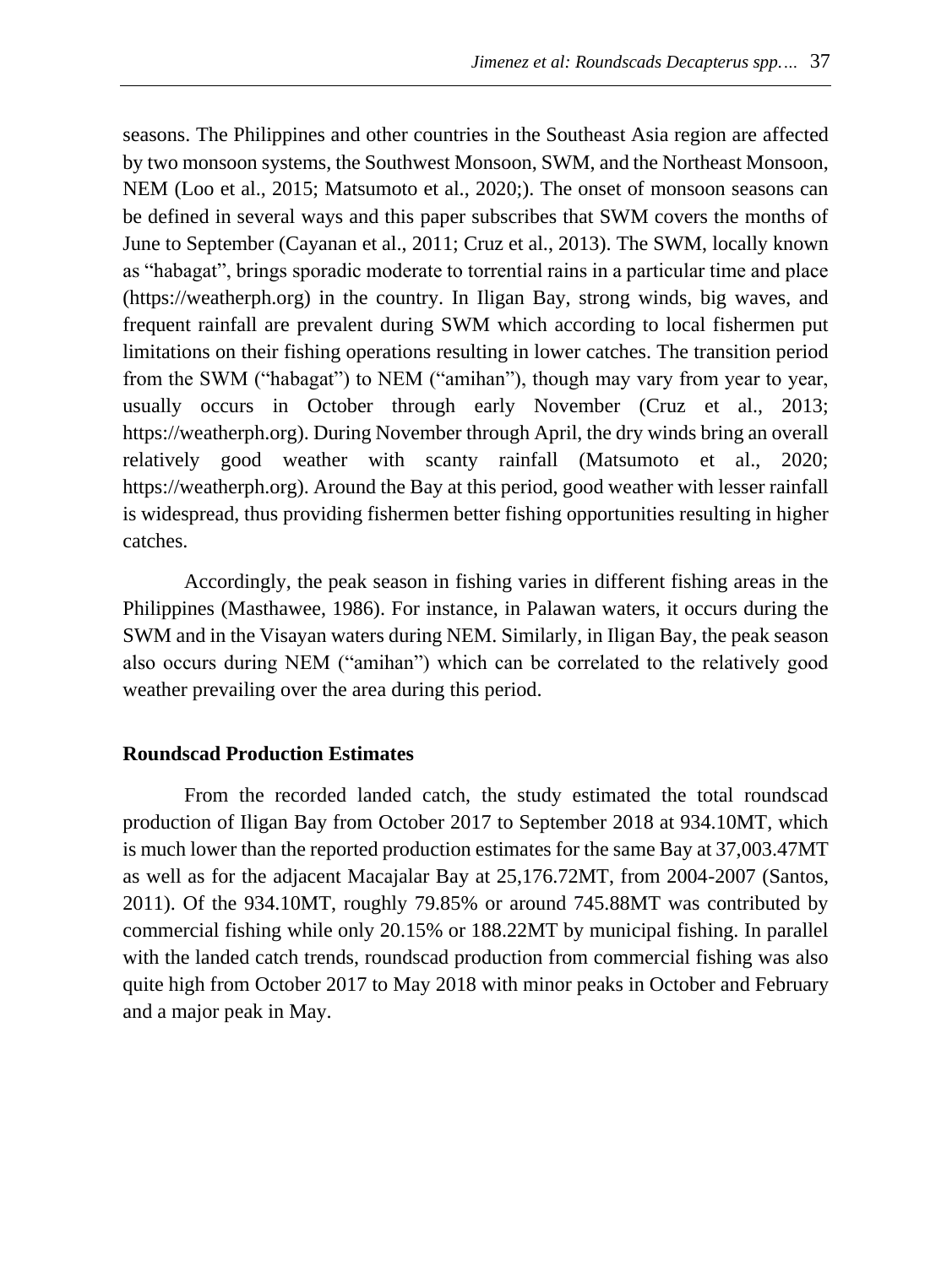

**Figure 7.** Total roundscad landings in Iligan Bay recorded from October 2017 to September 2018 (top). Landings of the roundscad species (bottom).

Furthermore, estimates of production from municipal fishing during the same months were also high with a peak in May, although of lesser proportions as those from commercial fishing. Low production estimates from both sectors were noted in June 2018 to September 2018 (Fig. 8), similar to the trend observed in landed catches which could also be relatively associated with monsoon seasons.



**Figure 8.** Estimated roundscad production from commercial and municipal fishing.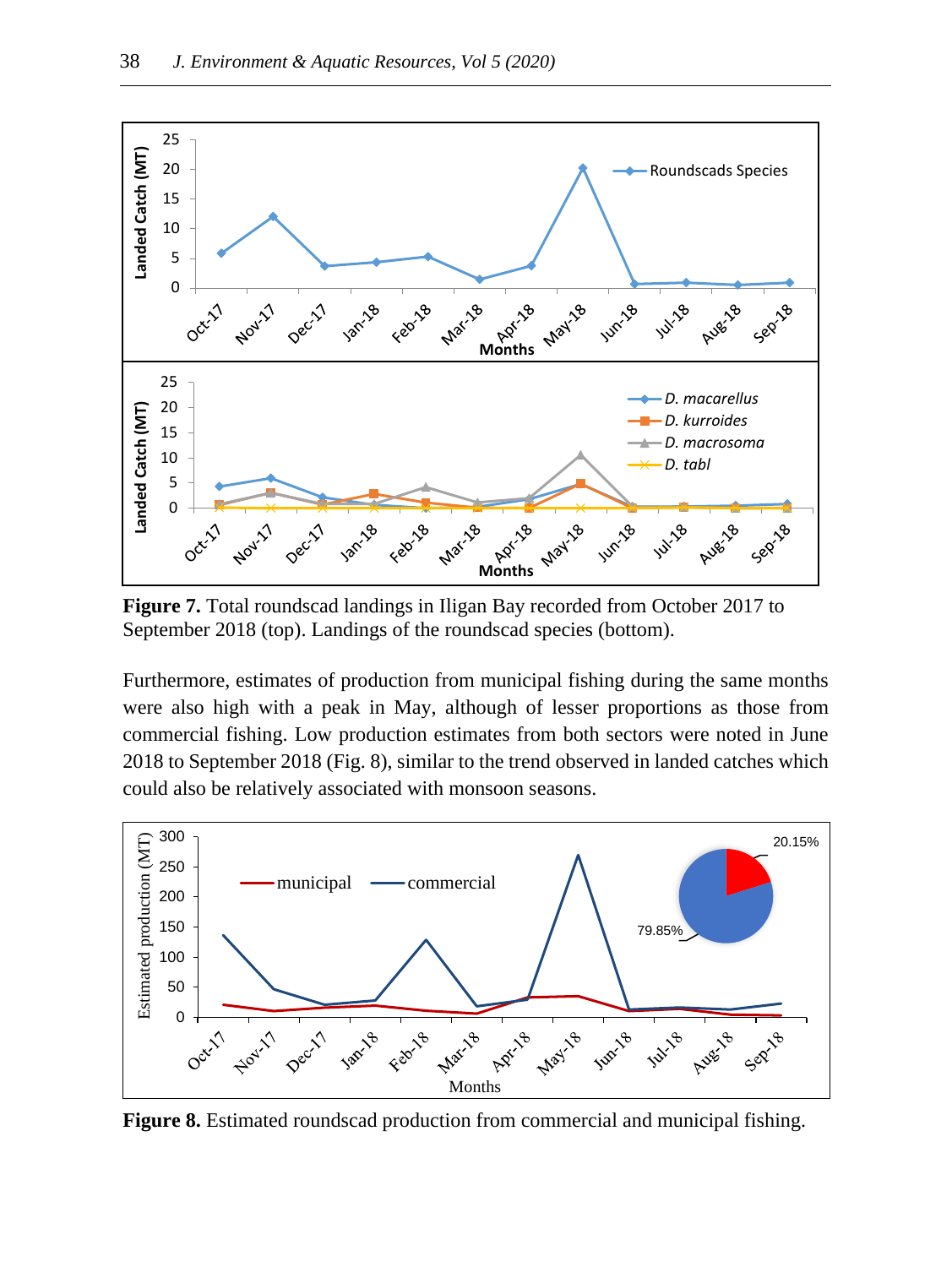The total roundscad production in the Philippines reported at 168,150MT is primarily produced by commercial fisheries comprising 70.26 % of the country's total production in 2018 and only a fraction is attributed to marine municipal fisheries (Philippine Statistics Authority, 2018) and suggestive of its significant contribution to the total fishery production. In this study, as displayed in Fig. 8, the same trend is also documented, validating the assertions made by local fishers at the start of the survey that catches between commercial and municipal fishing differed substantially.

### **CONCLUSION AND RECOMMENDATION**

Four species of roundscads were recorded in Iligan Bay from October 2017 to September 2018 and ranked second to the tuna group at 20.77%. This may suggest the importance of roundscads in terms of their contribution to the total fishery of the Bay during the sampling period. Although the identification of *Decapterus tabl* still needs additional DNA analysis using the CO1 marker for final verification, it is distinct and separate from the other three genetically verified species in the study site.

Among the four species, the shortfin scad, *D. macrosoma* is the most abundant while the rough ear scad, *D. tabl* is caught less frequently. The landed catches of all roundscad species exhibited a seasonal pattern where high landings coincided during the NEM (*amihan*) months while low catch landings occurred in the SWM (*habagat*). A large bulk of the catches at 79.85% of the total is contributed by a commercial fishing gear – the ring net or "kubkuban" and a small fraction of 20.15% is provided collectively by eight municipal fishing gears.

The results of this one-year monitoring on catch landings only provided initial insights on trends but are already useful information that can be used as framework for site-specific ecosystem-based fisheries management plan for roundscads in the Bay. However, further dockside monitoring of longer duration is recommended to generate a more comprehensive picture of the status of the resource in Iligan Bay.

#### **ACKNOWLEDGMENT**

The authors gratefully acknowledge the following: the Commission on Higher Education - Discovery Applied Research and Extension for Trans/inter-Disciplinary Opportunities (CHED DARE TO) for the funding support; the Mindanao State University at Naawan (MSU at Naawan) for the much-needed administrative support;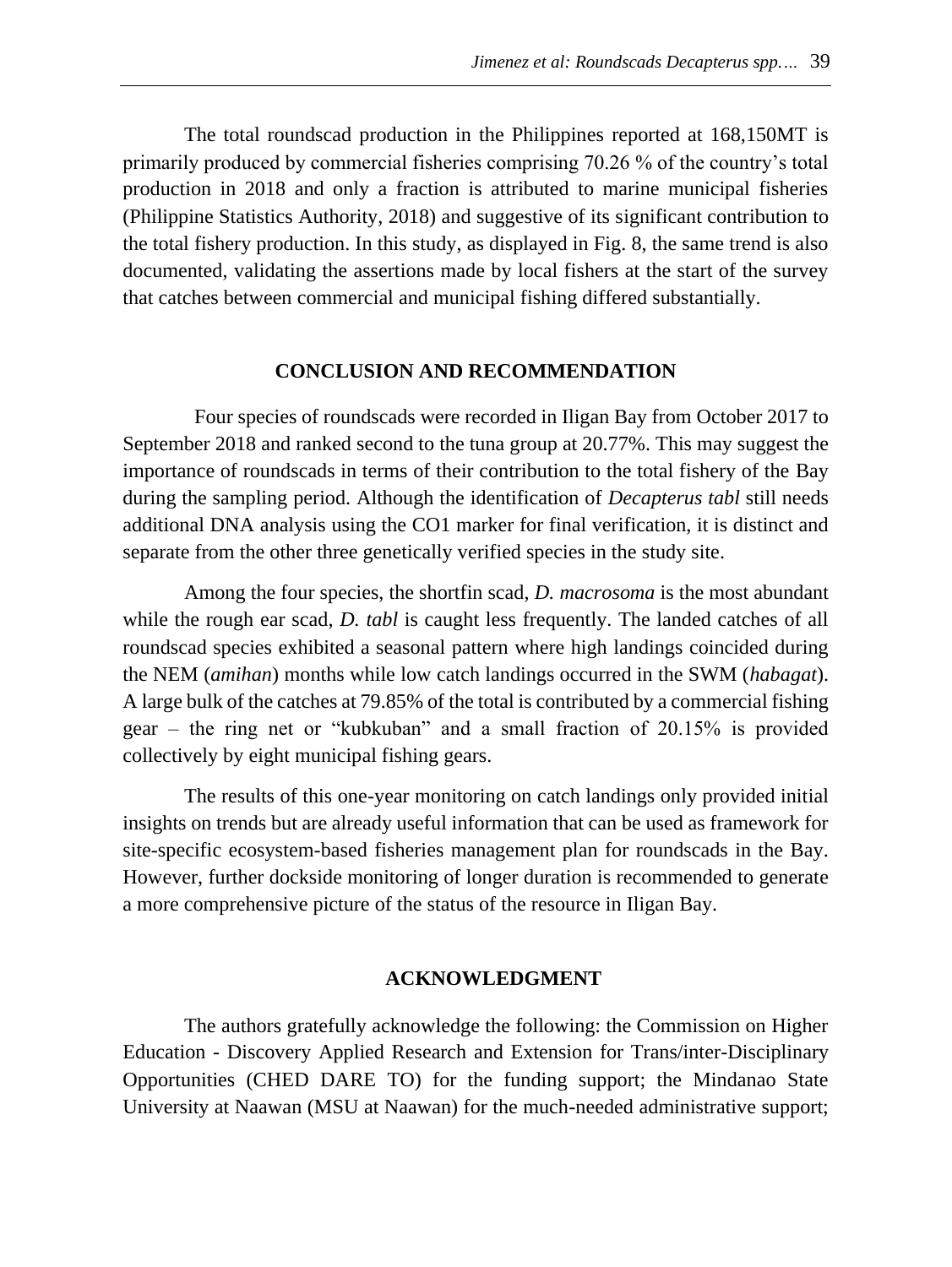MSU-Maigo School of Arts and Trades (MSU-MSAT) for the dedicated partnership; the partners from the local government units (LGUs) around the Bay particularly the provinces of Misamis Oriental, Lanao del Norte and Misamis Occidental for their unwavering collaborations and the various enumerators and fisher-volunteers for their committed participation.

# **LITERATURE CITED**

- Ani, P.A.B. 2016. Enriching the Philippines fisheries resources through closed fishing season policies. Policy paper submitted to the Food and Fertilizer Technology Center (FFTC) for the project titled "Asia-Pacific information platform in agricultural policy". Policy papers, as corollary outputs of the project, describe pertinent Philippine laws and regulations on agriculture, aquatic and natural resources. 7 pp.
- Aripin, I.E. and P.A.T. Showers. 2000. Population parameters of small pelagic fishes caught off Tawi-Tawi, Philippines. Naga, ICLARM Quarterly (Vol. 23, No. 4) October-December 2000.
- Baclayo, J.M., R.C. Deligero, L.M. Holoyohoy, and E.C. Bognot. 2016. Status of dominant small pelagic in Hinatuan passage Caraga region, Philippines International Journal of Fisheries and Aquatic Studies. 4 (4): 286-303.
- Cayanan, E.O., T.C, Chen, J.C. Argete, M.C. Yen, and P.D. Nilo. 2011. The effect of tropical cyclones on southwest monsoon rainfall in the Philippines. Journal of the Meteorological Society of Japan, Vol. 89A, pp. 123 -139, 2011. DOI:10.2151/jmsj.2011-A08
- Cruz, F.T., G.T. Narisma, M.Q. Villafuerte, K.U. Cheng Chua, and L.M. Olaguera. 2013. A climatological analysis of the southwest monsoon rainfall in the Philippines. Atmospheric Research 122: 609–616.
- Dahlan, M.A., M. Nur, N. Nessa, S.B.A. Omar, J. and A.I. Burhanuddin. 2014. Morphometric and Meristic comparison of *Decapterus macrosoma* Bleeker, 1851 from Makassar Strait and Bone Bay, South Sulawesi, Indonesia. International Journal of Plant, Animal and Environmental Sciences. Vol. 4, Issue 4. October-December 2014. pp. 219-224.
- FishBase. 2000. Concepts, design and data sources. Froese, R. and D. Pauly (eds.). ICLARM, Los Baños, Laguna, Philippines. 344 p.
- Herre, A.W.T. 1953. Checklist of Philippine Fishes. Res. Rep. U.S. Fish Wild. Serv. (20): 1-977.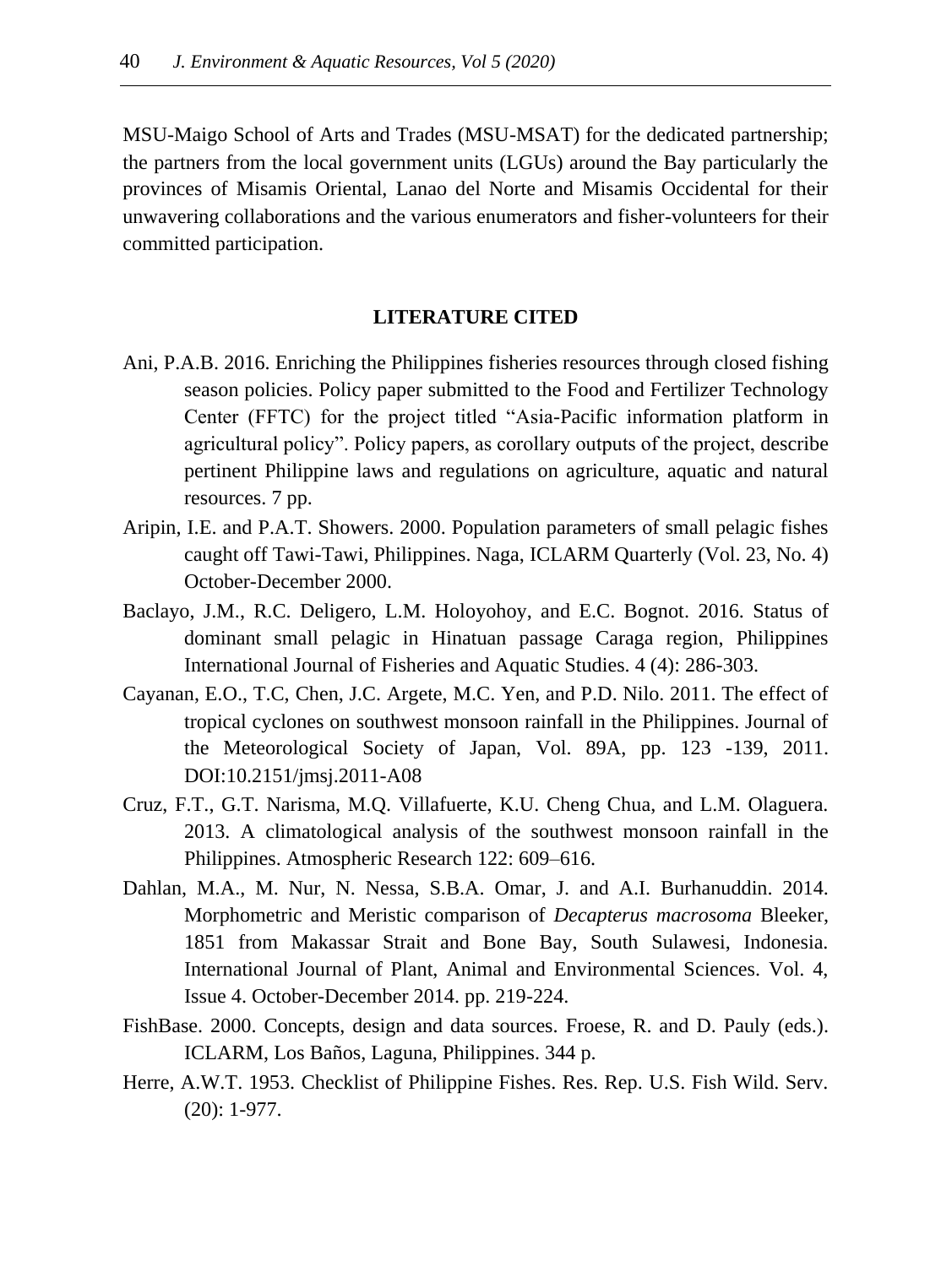- Lavapie-Gonzales, F.S., S.R. Ganaden, and F.C. Gayanilo Jr. 1997. Some population parameters of commercially-important fishes in the Philippines. Bureau of Fisheries and Aquatic Resources, Philippines. 114 pp.
- Loo, Y.Y., L. Billa, and A. Singh. 2015. Effect of climate change on seasonal monsoon in Asia and its impact on the variability of monsoon rainfall in Southeast Asia. Geoscience Frontiers, 6:817-823.
- MSUN-FSTDI. 2000. Rapid resource and social appraisal of Gingoog Bay. A technical report submitted to DA-BFAR FRMP. 153 pp.
- MSUN-FSTDI. 2004. Resource and social assessment of Butuan Bay. A terminal report submitted to DA-BFAR FRMP. 301 pp.
- Matsumoto, J., L.M.P. Olaguera, D. Nguyen-Le, H. Kubota, and M.Q. Villafuerte. 2020. Climatological seasonal changes of wind and rainfall in the Philippines. International Journal of Climatology. 1–15.
- Masthawee, P. 1986. Purse seine fisheries. In: A Compilation, Training Department, Southeast Asian Fisheries Development Center (SEAFDEC), Thailand.
- Narido C.I., H.P. Palla, F.A.T. Argente, and P.J.L. Geraldino. 2016. Population dynamics and fishery of roughhead scad, *Decapterus tabl* Berry (Perciformes: Carangidae) in Camotes Sea, Central Philippines. Asian Fisheries Science. 29: 14-17.
- National Fisheries Research and Development Institute. 2017. National stock assessment program: The Philippine Capture Fisheries Atlas. Santos, M.D., N.C. Barut and A.D. Bayate (eds.). NFRDI- Bureau of Fisheries and Aquatic Resources -. Quezon City, Philippines. 220 pp.
- Parducho, M.A. and M.L.D. Palomares. 2014. Philippine artisanal fisheries in Subzone-D (Regions IX-XIII, ARMM). In: Palomares, M.L.D. and D. Pauly. (eds.). Philippine marine fisheries catches: A bottom-up reconstruction, 1950 to 2010. Fisheries Centre Research Report 22(1). Fisheries Centre, University of British Columbia, Vancouver, Canada. p. 1-13.
- Pastoral, P.C., S.L. Jr. Escobar, and N.J. Lamarca. 2000. Round scad exploration by purse seine in the South China Sea, Area III: Western Philippines. In: Proc. of the third technical seminar on marine fishery resources survey in the South China Sea, Area III: Western Philippines. Special paper no. SEC/SP/41. Southeast Asian Fisheries Development Center, Bangkok. 336 pp.
- Philippine Statistics Authority (PSA). 2018. Fisheries Statistics of the Philippines 2015-2017. Vol. 26. Quezon City. 316 pp.